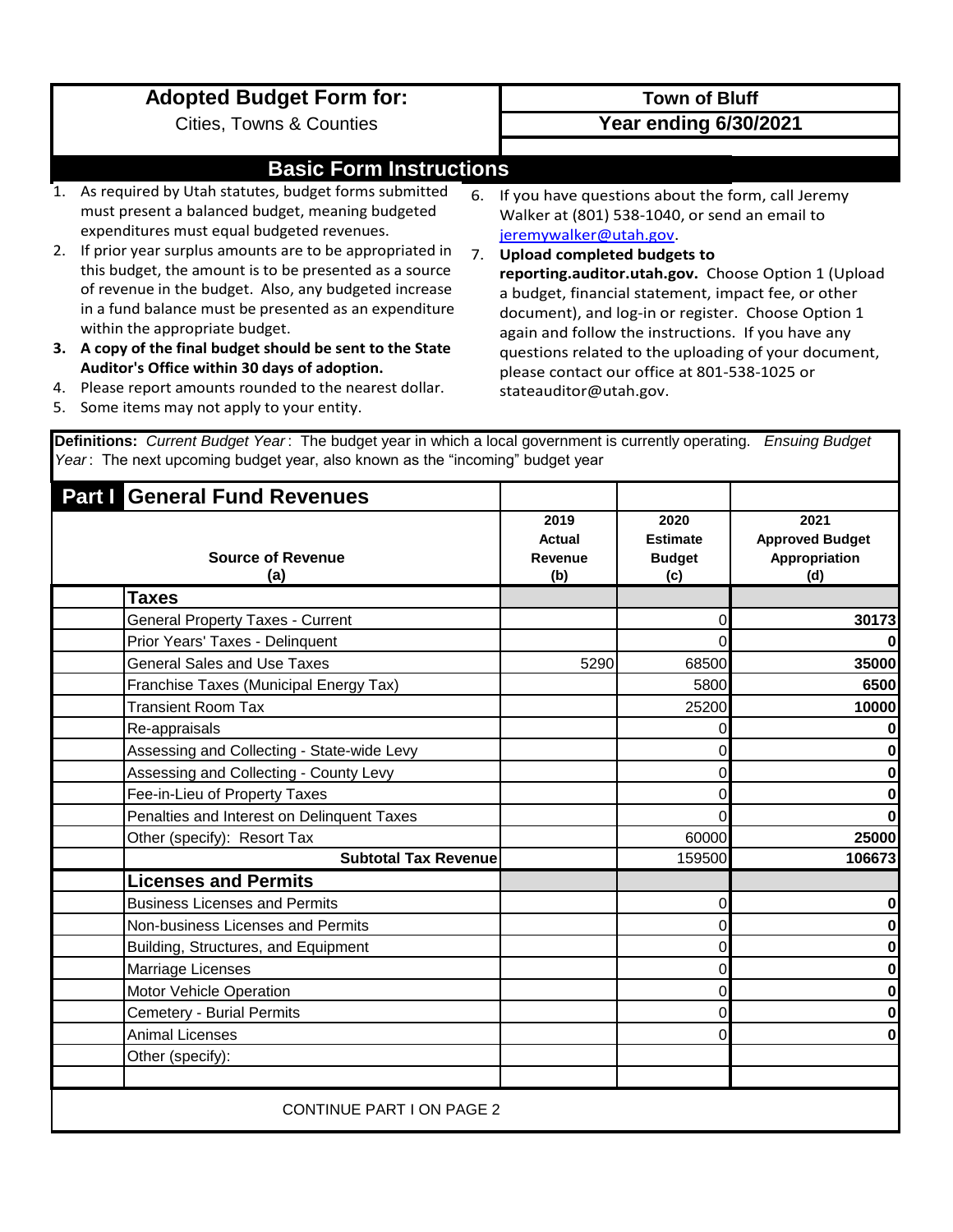| <b>Name Town of Bluff</b>               | <b>Year ending 6/30/2021</b>            |                                                 |                                                        |
|-----------------------------------------|-----------------------------------------|-------------------------------------------------|--------------------------------------------------------|
| Part   General Fund Revenue - Continued |                                         |                                                 |                                                        |
| <b>Source of Revenue</b><br>(a)         | 2019<br><b>Actual</b><br>Revenue<br>(b) | 2020<br><b>Estimate</b><br><b>Budget</b><br>(c) | 2021<br><b>Approved Budget</b><br>Appropriation<br>(d) |
| <b>Charges for Services</b>             |                                         |                                                 |                                                        |
| <b>General Government</b>               | 0                                       | 0                                               | 0                                                      |
| Court Costs, Fees, and Charges (Clerk)  | 0                                       | 0                                               | 0                                                      |
| Recording of Legal Documents (Recorder) | 0                                       | 0                                               | $\mathbf{0}$                                           |
| Zoning and Subdivision Fees             | 0                                       | 0                                               | $\mathbf 0$                                            |
| Sale of Maps and Publications           | 0                                       | 0                                               | 0                                                      |
| <b>Auditor's Fees</b>                   | 0                                       | $\Omega$                                        | $\mathbf{0}$                                           |
| Surveyor's Fees                         | 0                                       | 0                                               | 0                                                      |
| Treasurer's Fees                        | 0                                       | 0                                               | 0                                                      |
| <b>Public Safety</b>                    | 0                                       | 0                                               | $\mathbf{0}$                                           |
| <b>Special Police Services</b>          | 0                                       | 0                                               | 0                                                      |
| <b>Special Protective Services</b>      | 0                                       | 0                                               | 0                                                      |
| Corrective Fees (Jail)                  | 0                                       | 0                                               | $\mathbf 0$                                            |
| Streets and Public Improvements         | 0                                       | 0                                               | 0                                                      |
| Street, Sidewalk, and Curb Repairs      | 0                                       | 0                                               | $\mathbf 0$                                            |
| Parking Meter Revenue                   | 0                                       | 0                                               | 0                                                      |
| <b>Street Lighting Charges</b>          | 0                                       | 0                                               | 0                                                      |
| Sanitation                              | 0                                       | 0                                               | 0                                                      |
| Sewer Charges                           | 0                                       | $\Omega$                                        | 0                                                      |
| <b>Street Sanitation Charges</b>        | 0                                       | 0                                               | 0                                                      |
| <b>Refuse Collection Charges</b>        | 0                                       | 0                                               | 0                                                      |
| Sale of Waste and Sludge                | 0                                       | $\Omega$                                        | $\mathbf{0}$                                           |
| Weed Removal and Cleaning Charges       | 0                                       | 0                                               | 0                                                      |
| Health                                  | 0                                       | 0                                               | $\mathbf 0$                                            |
| Parks and Public Property               | 0                                       | 0                                               | 0                                                      |
| Cemeteries                              | $\Omega$                                | $\Omega$                                        | $\mathbf{0}$                                           |
| Miscellaneous Services                  | 0                                       | 0                                               | 0                                                      |
| Other (specify):                        | 0                                       | $\Omega$                                        | $\mathbf{0}$                                           |
|                                         |                                         |                                                 |                                                        |
| <b>Fines and Forfeitures</b>            |                                         |                                                 |                                                        |
| Fines                                   | 0                                       | $\overline{0}$                                  | 0                                                      |
| Forfeitures                             | $\mathbf 0$                             | $\overline{0}$                                  | $\mathbf{0}$                                           |
| Other (specify):                        | 0                                       | 0                                               | 0                                                      |
|                                         |                                         |                                                 |                                                        |
| <b>CONTINUE PART I ON PAGE 3</b>        |                                         |                                                 |                                                        |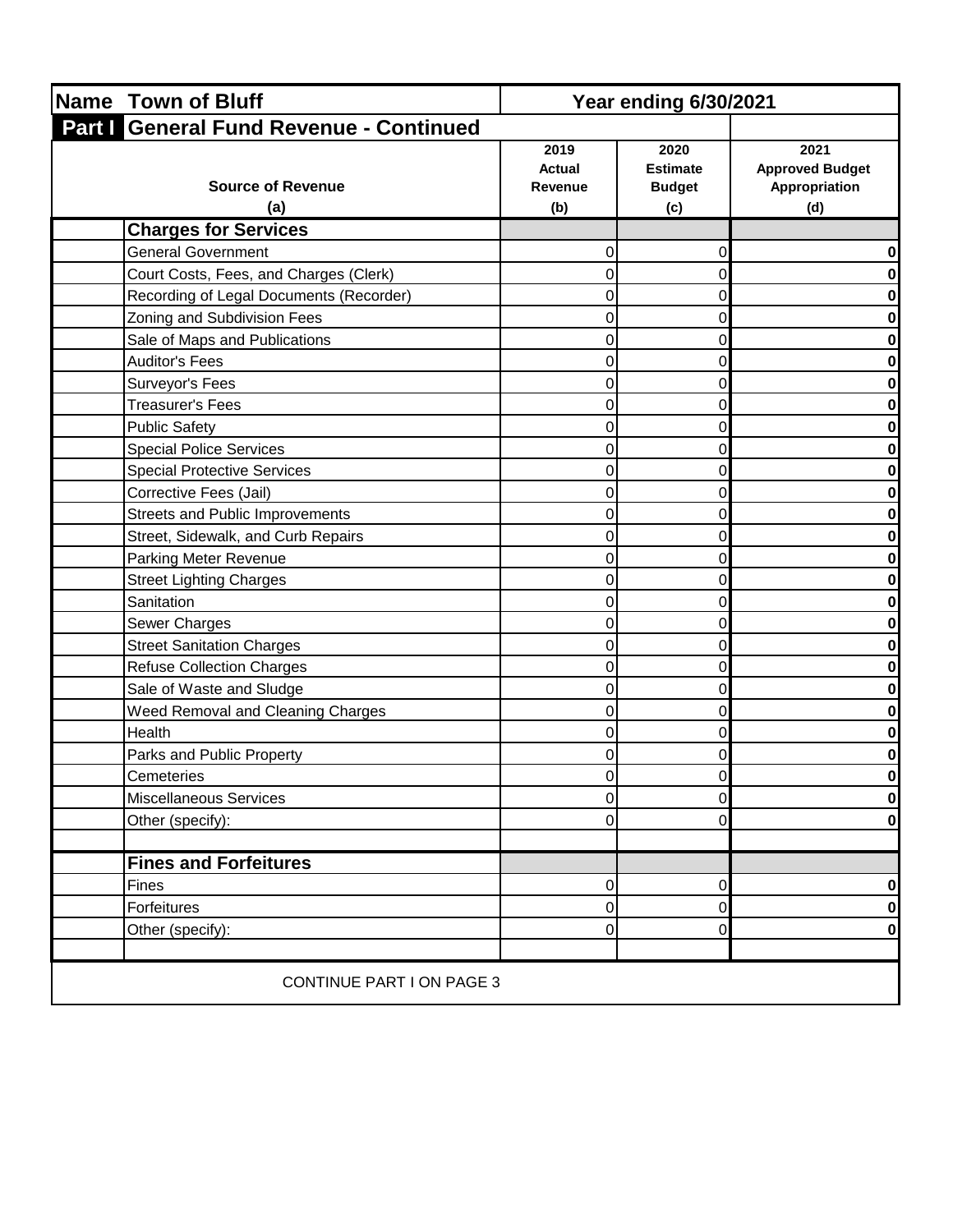| Name Town of Bluff                              | <b>Year ending 6/30/2021</b>     |                                                 |                                                        |  |
|-------------------------------------------------|----------------------------------|-------------------------------------------------|--------------------------------------------------------|--|
| Part   General Fund Revenue - Continued         |                                  |                                                 |                                                        |  |
| <b>Source of Revenue</b><br>(a)                 | 2019<br>Actual<br>Revenue<br>(b) | 2020<br><b>Estimate</b><br><b>Budget</b><br>(c) | 2021<br><b>Approved Budget</b><br>Appropriation<br>(d) |  |
| <b>Intergovernmental Revenue</b>                |                                  |                                                 |                                                        |  |
| <b>Federal Grants</b>                           | 0                                | 91000                                           |                                                        |  |
| <b>General Government</b>                       | 0                                | 0                                               |                                                        |  |
| <b>Public Safety</b>                            | 0                                | 0                                               |                                                        |  |
| <b>Highways and Streets</b>                     | 0                                | 0                                               |                                                        |  |
| Health                                          | 0                                | 0                                               |                                                        |  |
| <b>Cultural - Recreation</b>                    | 0                                | 0                                               | o                                                      |  |
| Federal Payments in Lieu of Taxes               |                                  |                                                 |                                                        |  |
| <b>State Grants</b>                             |                                  | 0                                               |                                                        |  |
| <b>State Shared Revenue</b>                     | O                                | 0                                               |                                                        |  |
| Class "C" Road Fund Allotment (see Other Funds) | 26416                            | 45000                                           | 30000                                                  |  |
| <b>Liquor Fund Allotment</b>                    |                                  | 0                                               |                                                        |  |
| Grants from Local Units (County Parks & Rec.)   | 6000                             | 0                                               |                                                        |  |
| Other: Coronavirus Relief Fund                  | 0                                | 0                                               | 10000                                                  |  |
|                                                 |                                  |                                                 |                                                        |  |
| <b>Miscellaneous Revenue</b>                    |                                  |                                                 |                                                        |  |
| <b>Interest Earnings</b>                        | 28                               | 109                                             | 50                                                     |  |
| <b>Rents and Concessions</b>                    | 0                                | 0                                               |                                                        |  |
| Sale of Fixed Assets - Compensation for Loss    | 0                                | 0                                               |                                                        |  |
| Sale of Materials and Supplies                  | 0                                | 0                                               |                                                        |  |
| Sales of Bonds                                  | 0                                | 0                                               |                                                        |  |
| Other Financing - Capital Lease Obligations     | 0                                | 0                                               |                                                        |  |
| Other (specify):                                | 0                                | 0                                               |                                                        |  |
|                                                 |                                  |                                                 |                                                        |  |
| <b>Contributions and Transfers</b>              |                                  |                                                 |                                                        |  |
| <b>Transfer From: BSA</b>                       |                                  | 60000                                           | 50000                                                  |  |
| <b>Transfer From:</b>                           |                                  |                                                 |                                                        |  |
| <b>Transfer From:</b>                           |                                  |                                                 |                                                        |  |
| <b>Transfer From:</b>                           |                                  |                                                 |                                                        |  |
| Transfer From:                                  |                                  |                                                 |                                                        |  |
| Loan From:                                      |                                  |                                                 |                                                        |  |
| Loan From:                                      |                                  |                                                 |                                                        |  |
| <b>Contribution from Private Sources</b>        | 18120                            | 250                                             | 100                                                    |  |
| Beg. Class "C" Road Fund Bal. to be Appropr.    |                                  |                                                 |                                                        |  |
| Beg. General Fund Bal. to be Appropriated       |                                  |                                                 |                                                        |  |
| <b>TOTAL REVENUES</b>                           | 55854                            | 355859                                          | 196823                                                 |  |
| CONTINUE ON PAGE 4 WITH PART II                 |                                  |                                                 |                                                        |  |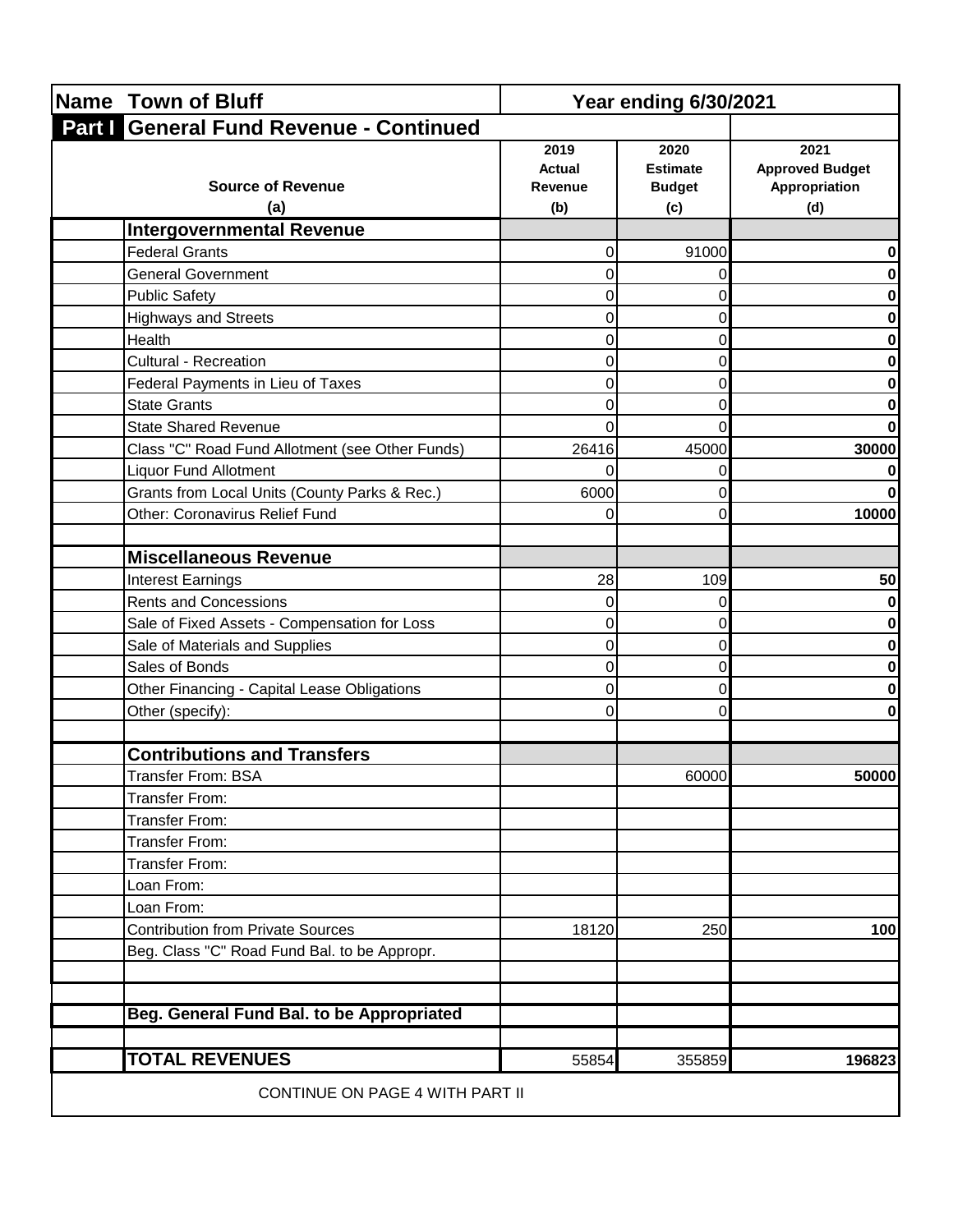| Name Town of Bluff                                | <b>Year ending 6/30/2021</b>            |                                                 |                                                        |
|---------------------------------------------------|-----------------------------------------|-------------------------------------------------|--------------------------------------------------------|
| <b>Part II General Fund Expenditures</b>          |                                         |                                                 |                                                        |
| <b>Expenditure</b><br>(a)                         | 2019<br><b>Actual</b><br>Revenue<br>(b) | 2020<br><b>Estimate</b><br><b>Budget</b><br>(c) | 2021<br><b>Approved Budget</b><br>Appropriation<br>(d) |
| <b>General Government</b>                         |                                         |                                                 |                                                        |
| Administrative/Legislative                        |                                         | 0                                               | 0                                                      |
| <b>Commission or Council</b>                      |                                         | 0                                               | 0                                                      |
| Legislative Committees and Special Bodies         |                                         | 0                                               | $\mathbf{0}$                                           |
| Ordinances and Proceedings (legal notices)        | 320                                     | 1000                                            | 1000                                                   |
| Judicial                                          |                                         | 0                                               | 0                                                      |
| <b>City and Precinct Courts</b>                   |                                         | 0                                               | 0                                                      |
| Juvenile Court                                    |                                         | 0                                               | $\mathbf{0}$                                           |
| <b>District and Circuit Courts</b>                |                                         | 0                                               | 0                                                      |
| Law Library                                       |                                         | 0                                               | $\mathbf 0$                                            |
| <b>Executive and Central Staff Agencies</b>       |                                         | $\Omega$                                        | 0                                                      |
| Executive                                         |                                         | 0                                               | $\mathbf{0}$                                           |
| <b>Boards and Commissions</b>                     |                                         | 890                                             | 1000                                                   |
| <b>Central Purchasing</b>                         |                                         | $\Omega$                                        | 0                                                      |
| Personnel (clerk)                                 |                                         | 0                                               | 0                                                      |
| <b>Budgeting</b>                                  |                                         | 0                                               | 0                                                      |
| Data Processing                                   |                                         | 0                                               | 0                                                      |
| Microfilming                                      |                                         | 0                                               | 0                                                      |
| Administrative Agencies                           |                                         | 0                                               | $\mathbf{0}$                                           |
| Auditor                                           |                                         | 2500                                            | 10000                                                  |
| <b>Clerk</b>                                      |                                         | 0                                               | 7500                                                   |
| Treasurer                                         |                                         | 0                                               | 0                                                      |
| Recorder                                          |                                         | $\Omega$                                        | $\mathbf{0}$                                           |
| Attorney                                          | 8786                                    | 40000                                           | 30000                                                  |
| Surveyor                                          |                                         | 0                                               | 0                                                      |
| Assessor                                          |                                         | $\overline{0}$                                  | $\mathbf{0}$                                           |
| Non-Departmental (office supplies, utilities, IT) | 3051                                    | 4500                                            | 4500                                                   |
| General Governmental Buildings (appraisal)        |                                         | 500                                             | 0                                                      |
| Elections                                         |                                         | 800                                             | $\mathbf{0}$                                           |
| Planning and Zoning                               |                                         | 2000                                            | 2000                                                   |
| <b>Education and Community Promotion</b>          |                                         | 1200                                            | 1200                                                   |
| <b>Other Professional Services</b>                | 575                                     | 600                                             | 2000                                                   |
| Other (specify): Insurance                        | 3250                                    | 6443                                            | 6500                                                   |
|                                                   |                                         |                                                 |                                                        |
| <b>CONTINUE PART II ON PAGE 5</b>                 |                                         |                                                 |                                                        |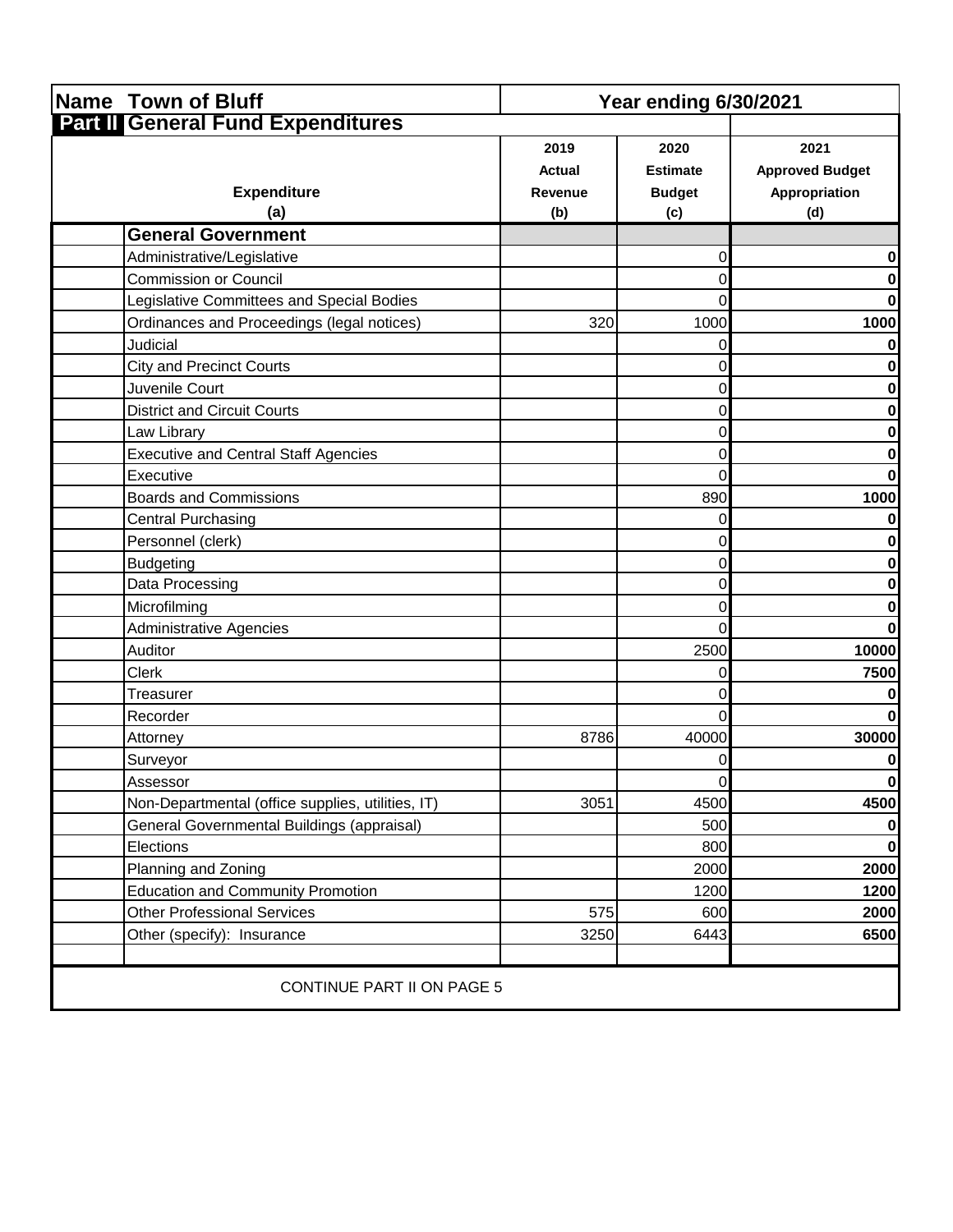| <b>Name Town of Bluff</b><br><b>Year ending 6/30/2021</b> |                                                |                                                 |                                                        |
|-----------------------------------------------------------|------------------------------------------------|-------------------------------------------------|--------------------------------------------------------|
| Part II General Fund Expenditures - Continued             |                                                |                                                 |                                                        |
| <b>Expenditure</b><br>(a)                                 | 2019<br><b>Actual</b><br><b>Revenue</b><br>(b) | 2020<br><b>Estimate</b><br><b>Budget</b><br>(c) | 2021<br><b>Approved Budget</b><br>Appropriation<br>(d) |
| <b>Public Safety</b>                                      |                                                |                                                 |                                                        |
| <b>Police Department</b>                                  |                                                | 0                                               | 0                                                      |
| Fire Department                                           |                                                | 0                                               | 0                                                      |
| Corrections (Jail)                                        |                                                | 0                                               | $\mathbf{0}$                                           |
| Protective Inspections                                    |                                                | 0                                               | 0                                                      |
| <b>Other Protective</b>                                   |                                                | 0                                               | 0                                                      |
| Agricultural Inspection                                   |                                                | 0                                               | 0                                                      |
| Animal Control and Regulation                             |                                                | 0                                               | $\mathbf{0}$                                           |
| Flood Control (Storm Water Maintenance)                   |                                                | 500                                             | 1000                                                   |
| <b>Emergency Services (Civil Defense)</b>                 |                                                | 0                                               | $\mathbf{0}$                                           |
| Other (specify): Speed limit enforcement                  |                                                | 0                                               | 5000                                                   |
|                                                           |                                                | 0                                               | 0                                                      |
| <b>Public Health</b>                                      |                                                |                                                 |                                                        |
| <b>Health Services</b>                                    |                                                | 0                                               | 0                                                      |
| Infirmaries                                               |                                                | 0                                               | $\mathbf{0}$                                           |
| Other: Mosquito Abatement                                 |                                                | 0                                               | 500                                                    |
| Other: Coronavirus Relief Management                      |                                                | $\Omega$                                        | 10000                                                  |
| <b>Highway and Public Improvements</b>                    |                                                |                                                 |                                                        |
| Highways                                                  |                                                | 0                                               | $\mathbf{0}$                                           |
| Class "C" Road Program (trans. To Other Funds)            | 182                                            | 20100                                           | 30000                                                  |
| Sanitation                                                |                                                | 0                                               | $\mathbf{0}$                                           |
| Sewage Collections and Disposal                           |                                                | 0                                               | 0                                                      |
| Shop and Garage                                           |                                                | 0                                               | 0                                                      |
| Construction                                              |                                                | 0                                               | 0                                                      |
| <b>Repair and Maintenance</b>                             |                                                | 0                                               | 0                                                      |
| Other (specify):                                          |                                                | $\overline{0}$                                  | $\mathbf{0}$                                           |
|                                                           |                                                | 0                                               | $\mathbf{0}$                                           |
| Parks, Rec., and Public Property                          |                                                |                                                 |                                                        |
| Park and Park Areas                                       |                                                | 0                                               | $\mathbf{0}$                                           |
| Park Lighting                                             |                                                | 0                                               | 0                                                      |
| <b>Recreation and Culture</b>                             |                                                | 0                                               | 0                                                      |
| Libraries                                                 |                                                | 0                                               | $\mathbf{0}$                                           |
| Cemeteries                                                |                                                | 0                                               | $\mathbf{0}$                                           |
| Other (specify): Airport (lease, ins., mowing)            |                                                | 2000                                            | 2500                                                   |
|                                                           |                                                | $\Omega$                                        | 0                                                      |
| <b>CONTINUE PART II ON PAGE 6</b>                         |                                                |                                                 |                                                        |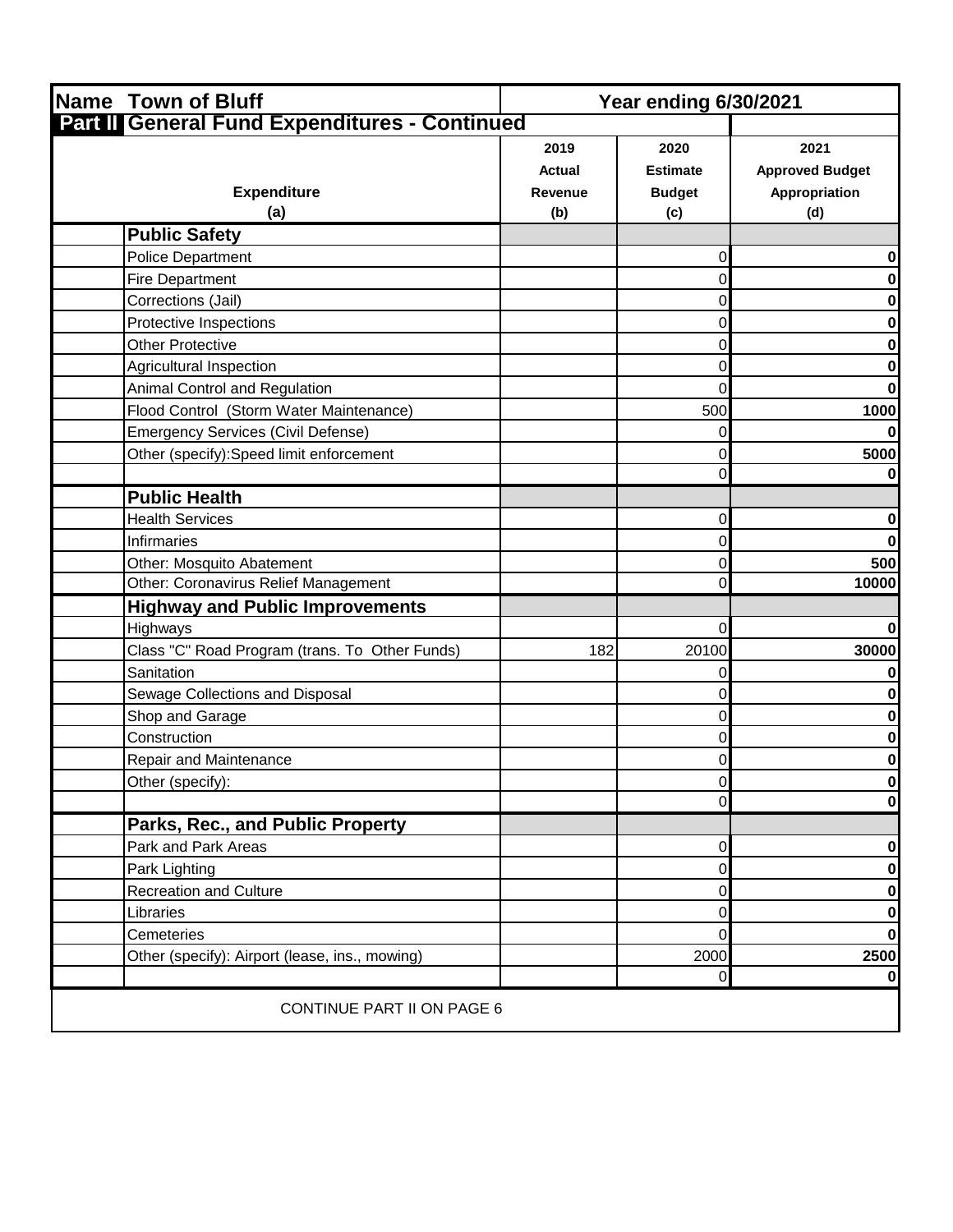| Name Town of Bluff                                 | <b>Year ending 6/30/2021</b>                   |                                                 |                                                        |
|----------------------------------------------------|------------------------------------------------|-------------------------------------------------|--------------------------------------------------------|
| Part II General Fund Expenditures - Continued      |                                                |                                                 |                                                        |
| <b>Expenditure</b><br>(a)                          | 2019<br><b>Actual</b><br><b>Revenue</b><br>(b) | 2020<br><b>Estimate</b><br><b>Budget</b><br>(c) | 2021<br><b>Approved Budget</b><br>Appropriation<br>(d) |
| <b>Community and Economic Development</b>          |                                                |                                                 |                                                        |
| <b>Community Planning</b>                          |                                                | 0                                               | 0                                                      |
| <b>Community Development</b>                       |                                                | 0                                               | $\mathbf{0}$                                           |
| Urban Redevelopment and Housing                    |                                                | 0                                               | 0                                                      |
| Economic Development and Assistance                |                                                | 0                                               | $\mathbf{0}$                                           |
| <b>Economic Opportunity</b>                        |                                                | 0                                               | 0                                                      |
| Other (specify): Culinary Water Study              |                                                | 91500                                           | $\mathbf{0}$                                           |
| <b>Debt Service</b>                                |                                                |                                                 |                                                        |
| Principal and Interest                             |                                                | 0                                               | 0                                                      |
| Other (specify): State of Utah Incorporation costs |                                                |                                                 | 9500                                                   |
| <b>Transfers and Other Uses</b>                    |                                                |                                                 |                                                        |
| Transfer To: BSA                                   |                                                | 60000                                           | 0                                                      |
| Transfer To: Capital Projects Fund                 |                                                | 20000                                           | 10000                                                  |
| Transfer To:                                       |                                                |                                                 |                                                        |
| Loan To:                                           |                                                |                                                 |                                                        |
| Loan To:                                           |                                                |                                                 |                                                        |
| Loan To:                                           |                                                |                                                 |                                                        |
| Use of Restricted/Reserved Fund Balance            |                                                |                                                 |                                                        |
| Class "C" Road Funds                               | 26234                                          | 24900                                           | 0                                                      |
| <b>Miscellaneous</b>                               |                                                |                                                 |                                                        |
| <b>Judgments and Losses</b>                        |                                                |                                                 |                                                        |
| FEMA Reimbursement of Flood Costs                  |                                                |                                                 |                                                        |
| Other Flood Costs                                  |                                                |                                                 |                                                        |
| Other (specify): Contigencies and misc.            |                                                | 1000                                            | 20000                                                  |
| <b>Total Expenditures to Date</b>                  | 42398                                          | 280433                                          | 154200                                                 |
| <b>Budgeted Increase in Fund Balance</b>           | 13456                                          | 75426                                           | 42623                                                  |
| <b>TOTAL EXPENDITURES</b>                          | 55854                                          | 355859                                          | 196823                                                 |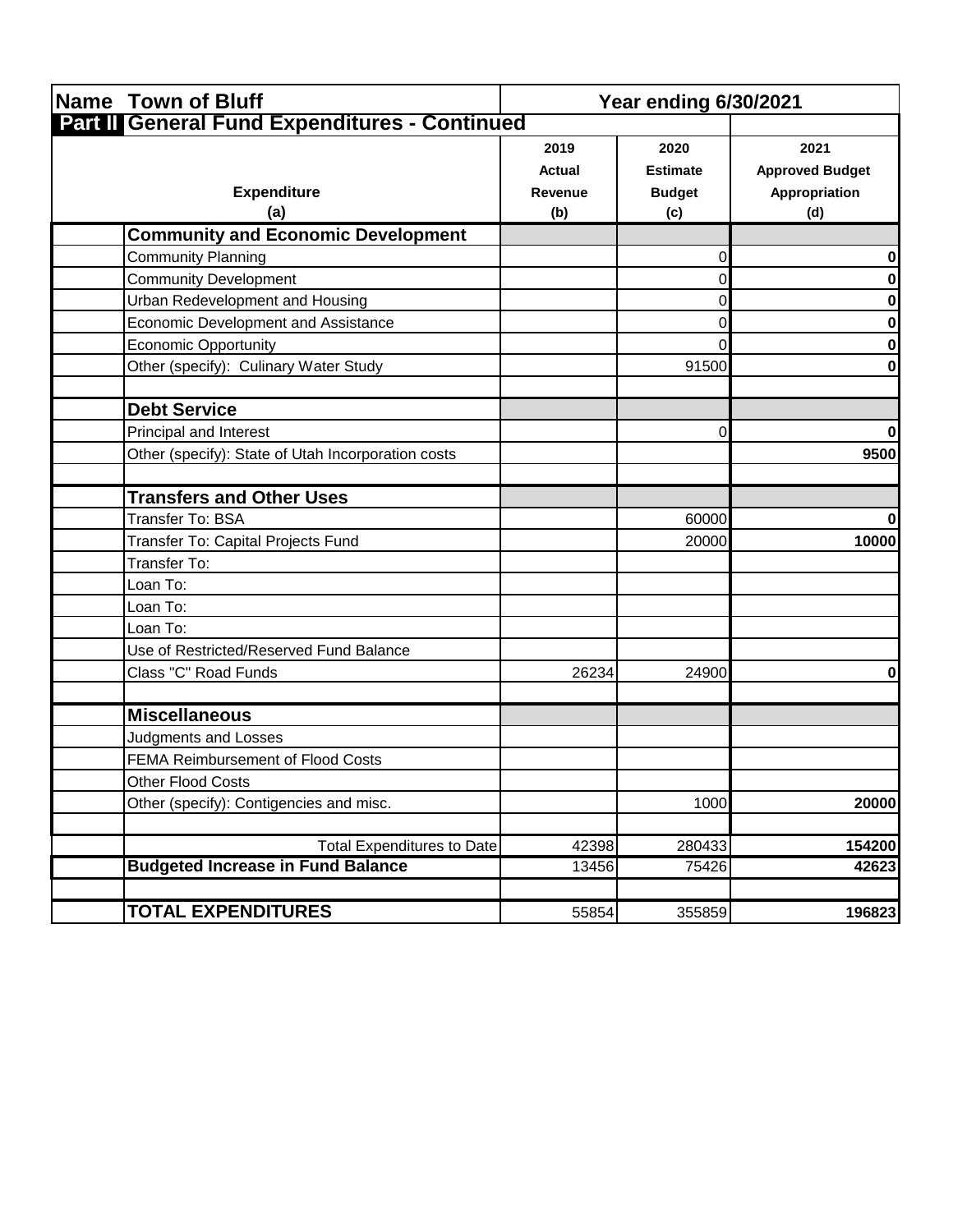| <b>Name</b>     | Fiscal Year Ended 6/30/2021             |                                  |                                                 |                                                        |
|-----------------|-----------------------------------------|----------------------------------|-------------------------------------------------|--------------------------------------------------------|
| <b>Part III</b> | <b>Special Revenue Fund</b>             |                                  |                                                 |                                                        |
|                 | <b>Nature of the Fund:</b>              |                                  | <b>Parks and Recreation</b>                     |                                                        |
|                 | <b>Description</b><br>(a)               | 2019<br>Actual<br>Revenue<br>(b) | 2020<br><b>Estimate</b><br><b>Budget</b><br>(c) | 2021<br><b>Approved Budget</b><br>Appropriation<br>(d) |
|                 | <b>Revenues</b>                         |                                  |                                                 |                                                        |
|                 | County grant                            | 6000                             | 6000                                            | 6000                                                   |
|                 | <b>Transfer from Bluff Service Area</b> |                                  | 20000                                           | 5000                                                   |
|                 |                                         |                                  |                                                 |                                                        |
|                 | <b>Other Sources</b>                    |                                  |                                                 |                                                        |
|                 | Usage of Beginning Fund Balance         |                                  | 0                                               | 0                                                      |
|                 | Transfer From:                          |                                  |                                                 | 0                                                      |
|                 |                                         |                                  |                                                 |                                                        |
|                 |                                         |                                  |                                                 |                                                        |
|                 | <b>TOTAL REV AND OTHER SOURCES</b>      | 6000                             | 26000                                           | 11000                                                  |

| <b>Expenditures</b>                  |      |             |       |
|--------------------------------------|------|-------------|-------|
| Employee - maintenance               |      | 1500        | 500   |
| <b>Utilities</b>                     |      | 500         | 400   |
| Insurance                            |      | 0           | 2000  |
| Supplies                             |      | 1059        | 100   |
| Trash collection                     |      | $\mathbf 0$ | 350   |
| Recreation Programs/community events |      | 0           | 500   |
|                                      |      |             |       |
|                                      |      |             |       |
|                                      |      |             |       |
| <b>Other Uses</b>                    |      |             |       |
| Budgeted Increase in fund Balance    | 6000 | 22941       | 7150  |
| Transfer To:                         |      |             |       |
|                                      |      |             |       |
|                                      |      |             |       |
|                                      |      |             |       |
|                                      |      |             |       |
|                                      |      |             |       |
|                                      |      |             |       |
| <b>TOTAL EXP AND OTHER USES</b>      | 6000 | 26000       | 11000 |
|                                      |      |             |       |
|                                      |      |             |       |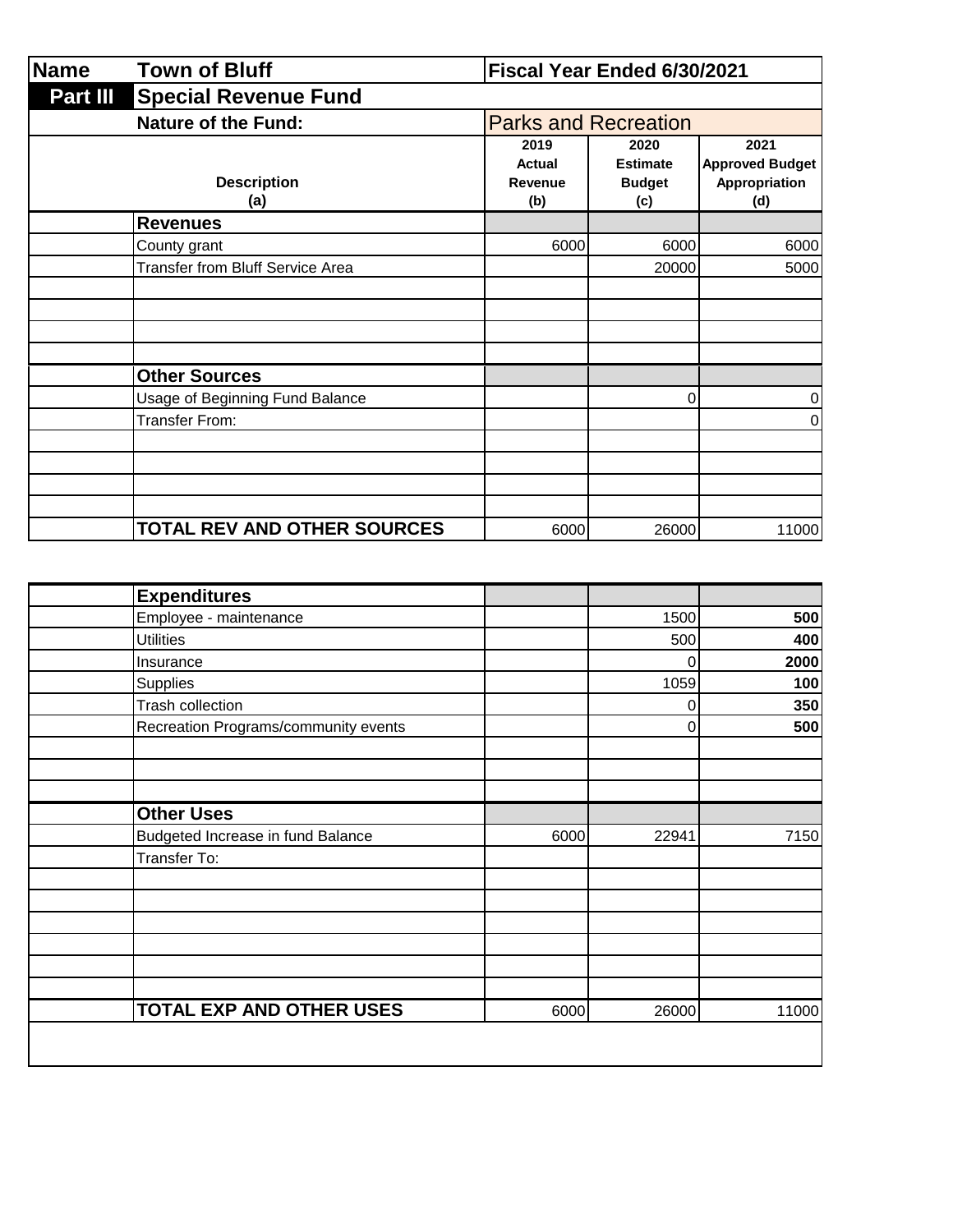| <b>Name</b> | <b>Town of Bluff</b>                                                      |                                         | <b>Fiscal Year Ended</b>                        |                                                        |  |
|-------------|---------------------------------------------------------------------------|-----------------------------------------|-------------------------------------------------|--------------------------------------------------------|--|
| Part V      | <b>Capital Projects Fund</b>                                              |                                         |                                                 |                                                        |  |
|             | <b>Nature of the Fund:</b>                                                |                                         |                                                 |                                                        |  |
|             | <b>Description</b><br>(a)                                                 | 2019<br><b>Actual</b><br>Revenue<br>(b) | 2020<br><b>Estimate</b><br><b>Budget</b><br>(c) | 2021<br><b>Approved Budget</b><br>Appropriation<br>(d) |  |
|             |                                                                           |                                         |                                                 |                                                        |  |
|             | <b>Revenues</b><br>Transfers from General Fund (\$5,000 to each category) | 0                                       | 20000                                           | 10000                                                  |  |
|             | Interest Income                                                           |                                         |                                                 |                                                        |  |
|             |                                                                           |                                         |                                                 |                                                        |  |
|             |                                                                           |                                         |                                                 |                                                        |  |
|             |                                                                           |                                         |                                                 |                                                        |  |
|             |                                                                           |                                         |                                                 |                                                        |  |
|             |                                                                           |                                         |                                                 |                                                        |  |
|             |                                                                           |                                         |                                                 |                                                        |  |
|             |                                                                           |                                         |                                                 |                                                        |  |
|             |                                                                           |                                         |                                                 |                                                        |  |
|             |                                                                           |                                         |                                                 |                                                        |  |
|             | <b>TOTAL REVENUE</b>                                                      | 0                                       | 20000                                           | 10000                                                  |  |
|             |                                                                           |                                         |                                                 |                                                        |  |
|             | <b>Beginning Fund Balance</b>                                             |                                         | $\Omega$                                        | 20000                                                  |  |
|             | TOTAL AVAILABLE FOR APPROPRIATION                                         | 0                                       | 20000                                           | 30000                                                  |  |

| <b>Expenditures</b>                                   |       |                |
|-------------------------------------------------------|-------|----------------|
| Facilities improvement/remodelling (\$15,000 balance) | 0     | 0              |
| Open space/park acquisition (\$15,000 balance)        |       | $\overline{0}$ |
|                                                       |       |                |
|                                                       |       |                |
|                                                       |       |                |
|                                                       |       |                |
|                                                       |       |                |
|                                                       |       |                |
|                                                       |       |                |
|                                                       |       |                |
|                                                       |       |                |
| <b>TOTAL EXPENDITURES</b>                             | 0     | 01             |
|                                                       |       |                |
| <b>Ending Fund Balance</b>                            | 20000 | 30000          |